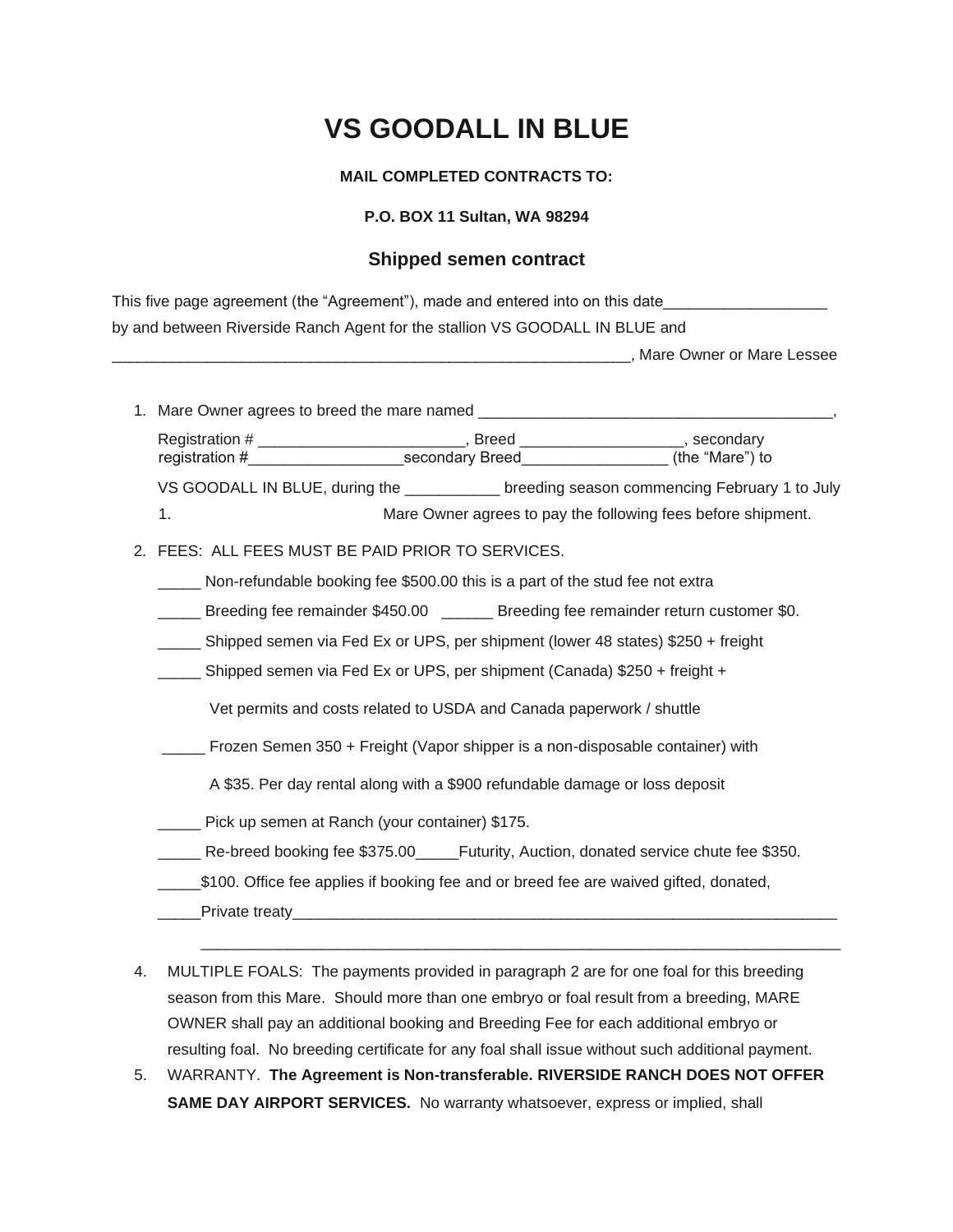accompany a breeding under this Agreement. Riverside Ranch does not guarantee delivery of shipped semen within a certain time period nor will guarantee that shipped semen safely reach the insemination point. Riverside Ranch does not guarantee that semen will arrive without losing some of its integrity, quality or characteristics. Riverside Ranch will send one dose of industry standard cells with appropriate information concerning progressive motility numbers at time of dispatch. Riverside Ranch is not responsible for the handling process of the semen after its departure from Riverside Ranch. A second dose will be provided if available on a first order basis. All semen shipped by any method shall be tested by Riverside Ranch and a control sample shall be maintained at Riverside Ranch. We always do our best to send two doses and it is rare that we are not able to do so.

- 6. This Agreement shall be construed in accordance with the laws of the State of Washington and will inure to the benefit of the heirs, personal representatives, successors, and permitted assigns of the Parties. Mare Owner irrevocably and unconditionally submits to the personal and subject matter jurisdiction of Washington and to Snohomish County in particular. All venue objections are waived. Should RR resort to legal action to enforce the terms of the Agreement, RR shall be entitled to all legal fees, cost and expenses should a dispute arise between the Parties.
- 7. This Agreement represents and constitutes the entire agreement between the Parties. This Agreement shall not be altered unless in writing and accompanied by the signatures of both Parties. The Parties signing below represent that each is fully authorized to execute this Agreement.
- 8. If Stallion dies, or is sold or becomes incapable of servicing mares for any reason and mare has not been bred, all fees accrued will be due and the Parties to this Agreement will be released from any further liability. Mare owner has the option to breed to another stallion owned by stallion owner or Riverside Ranch at any time or in future.
- 9. The semen will not be shipped until a fully executed copy of this Agreement with accompanying documentation is received by Riverside Ranch including copy of mare papers.
- 10. LIVE FOAL GUARANTEE: "Live Foal" is defined as a foal born alive that stands and nurses. It is understood that if the Mare proves barren, aborts her foal, or if the foal is stillborn or otherwise does not meet the definition of "live foal", a re-breed will be provided for the following year ONLY, upon the payment of a Re-Breed fee of \$375.00(plus shipping and collection.) We want you to get your baby that is our goal. We do not need proof of your misfortune and we are sorry for any loss, just contact us for special arrangement's such as mare replacement or re-breed. It is agreed that this provision will be of no further effect if the Mare is taken to any other stallion before returning to the Stallion. If Mare Owner fails to rebreed the following year, then any and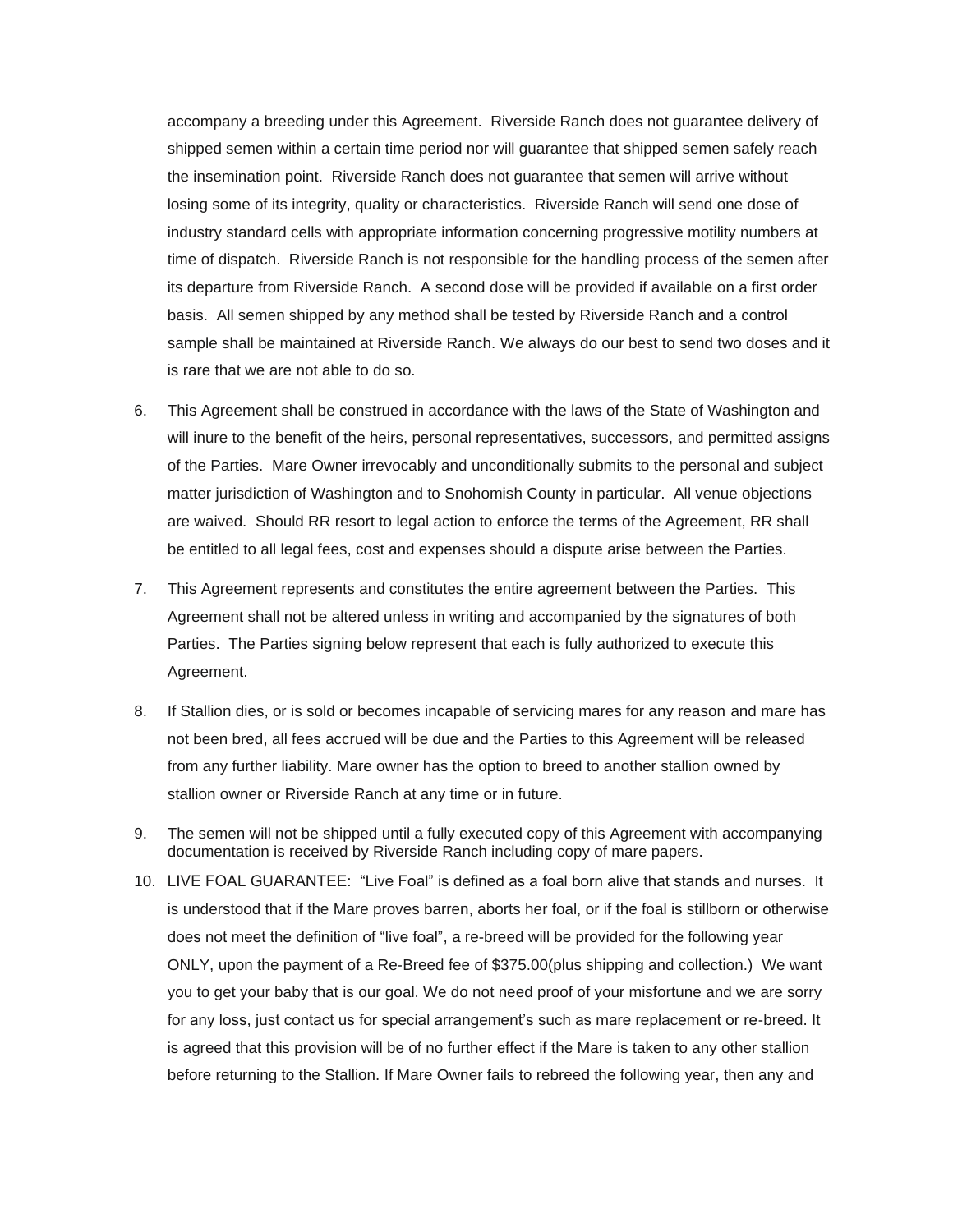all fees paid shall be forfeited, the right to rebreed is canceled and Riverside Ranch is released from all obligations of this Agreement.

- 11. Certificate and Multiple Foals. Upon notification of birth of a live foal and full payment of all fees and expenses and the performance of all other obligations of Mare Owner under this Agreement, Riverside Ranch shall issue one breeder's certificate to the Mare Owner. Should more than one embryo or foal result from a breeding, Mare Owner shall pay an additional breeding fee, including the booking fee for each resulting foal. Such payment shall be due within 60 days of breeding if embryos are flushed from the Mare or within two weeks of foaling in case of twins in order to receive a breeding certificate for the additional foals. If said foals are not timely reported a \$500. Late fee along with other fees before breeding certificate is issued.
- 12. Registration of your foal shall be completed on line at AQHA. Your certificate will be released upon all fees and obligations to this contract being met. If you request a hard copy registration application you will receive a \$30. Charge to your card. If you fail to notify us of a secondary registration affiliation or secondary foal resulting from ET a \$150. Late fee will apply for late breeders report entries.
- 13. BINDING EFFECT: This Agreement shall become binding when: a) Mare Owner has paid the Booking Fee and sent to Riverside Ranch a signed copy of this Agreement together with a copy of the Mare's Certificate of Registration and, where applicable, documents concerning the lease of the Mare, and b) Riverside Ranch accepts and so notifies same to Mare Owner.

| Ship semen to:           |                            |  |
|--------------------------|----------------------------|--|
| <b>Business:</b>         |                            |  |
| <b>Contact Person:</b>   |                            |  |
| <b>Physical Address:</b> |                            |  |
| Zip______________        |                            |  |
|                          | Cell #: __________________ |  |
|                          |                            |  |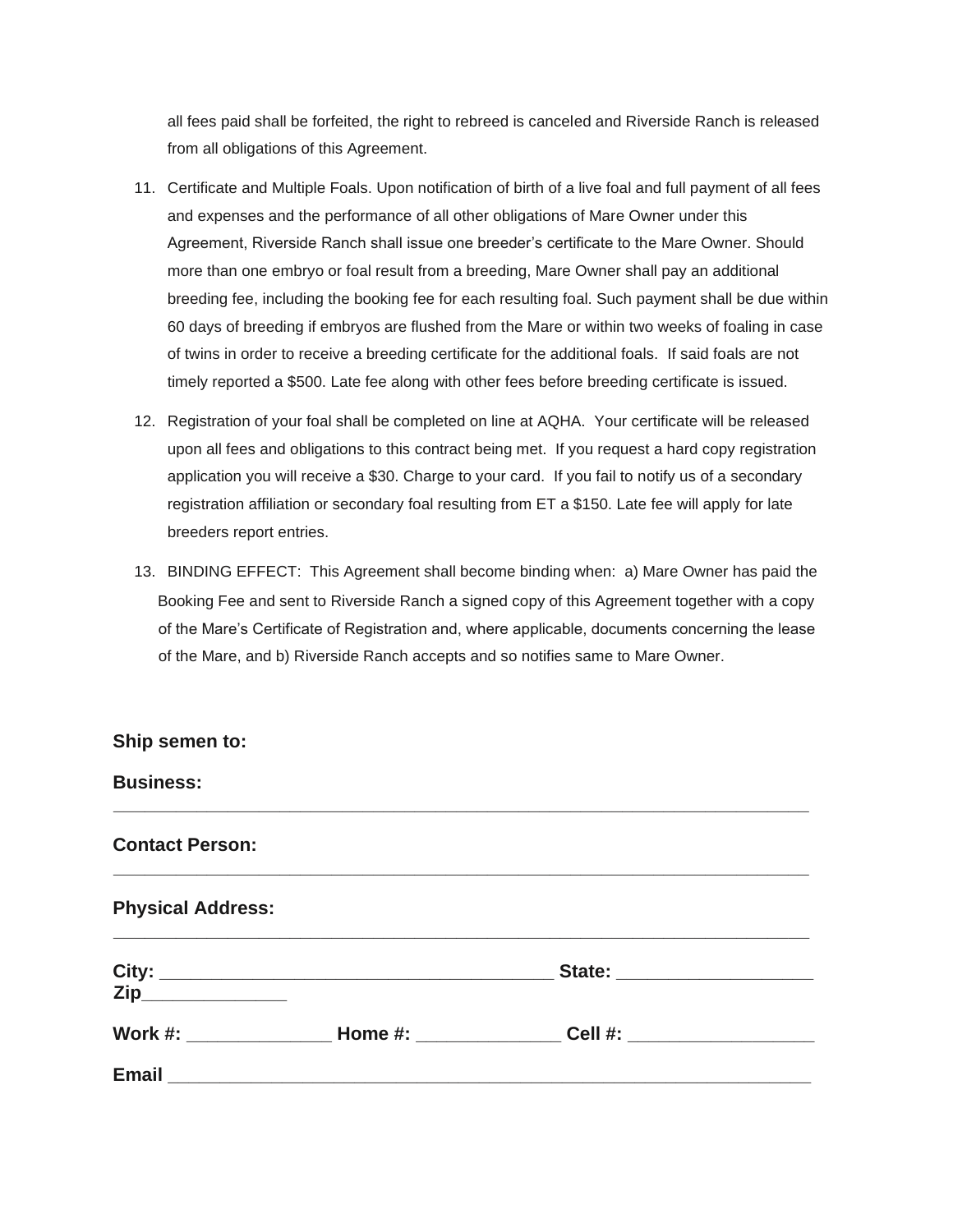**Credit Card Authorization (card will be charged prior to shipment):** 

 **Please charge my credit card for all remaining fees due along with a 4% usage fee to release semen shipment(PayPal has a 4% Usage Fee as Well)**

|                                                                                  | Visa___________ Master Card___________ Discover__________PayPal_____ |  |                                     |
|----------------------------------------------------------------------------------|----------------------------------------------------------------------|--|-------------------------------------|
|                                                                                  |                                                                      |  |                                     |
| <b>Billing Statement Address:</b>                                                |                                                                      |  |                                     |
|                                                                                  |                                                                      |  | State: _____________ Zip:__________ |
|                                                                                  |                                                                      |  | Exp Date: __________________        |
| 3 Digit Sec Code: ______________________Phone___________________________________ |                                                                      |  |                                     |
|                                                                                  |                                                                      |  |                                     |
|                                                                                  |                                                                      |  |                                     |

**Email completed form with mare papers to [riversideranchtexas@gmail.com](mailto:riversideranchtexas@gmail.com) or mail to Riverside Ranch PO Box 11 Sultan Washington 98294** 

**Requests must be made prior to 8am PACIFIC TIME the day of shipment or sooner, keeping in mind that the list for shipment is taken by time ordered.** 

**SEMEN ORDERS MUST BE TEXT TO 817-304-0800 and 425-870-2775 to make the list! Include the ship to address for that days shipment. You will receive a confirmation. Keep in mind we are a 3 hour time difference from the east coast!**

> **When returning a shipping container please use physical address below RIVERSIDE RANCH • 1115 5th ST • SULTAN, WASHINGTON 98294 Mobile: 817-304-0800 Email:riversideranchtexas@gmail.com**

| Signature <sub>____________</sub><br><b>Riverside Ranch Stallions</b> | Date |
|-----------------------------------------------------------------------|------|
| Signature Mare Owner                                                  | Date |